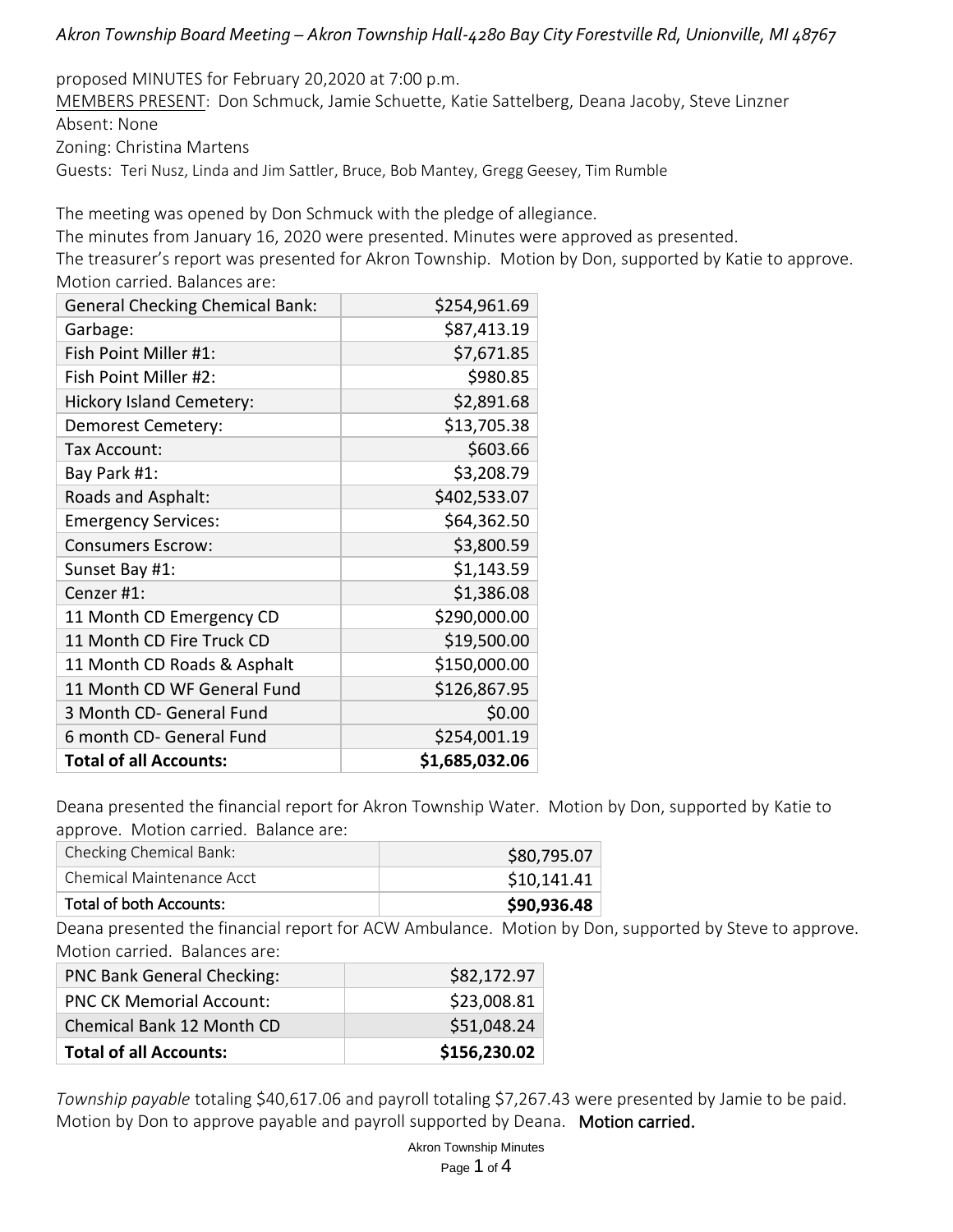*Water Payable* No payable for this month.

*ACW Ambulance payables* totaling \$4,549.47 and payroll totaling \$8,813.85 were presented by Jamie to be paid. Motion by Don supported by Steve to pay payable. Motion carried

### Board Report:

- Thomas Water expansion update: Don received a letter from Bay County stating the board voted down the Akron Township request for water expansion.
- Bob Mantey was present to answer any water flooding. There will be a Water flooding meeting at Wisner United Methodist Church, Vassar Rd, Unionville on March 31 for any concern resident that with lakeshore flooding.
- Tuscola County Drain Commission presented the Board with a resolution permitting maintenance & Repairs on Ainsworth Drain. Bob Mantey explained the project. Motion by Jamie to approve resolution Supported by Deana: motion/Resolution passed.

#### Resolution 2020-1 RESOLUTION PERMITTING MAINTENANCE AND REPAIRS COUNTY OF TUSCOLA AINSWORTH DRAIN - AKRON TOWNSHIP

At a regular meeting of the Township Board of Akron Township, Tuscola County, Michigan (thereinafter called the Board), duly called and held on the 20 day of February, 2020, the following members were present:

| Supervisor | Donald Schmuck | Trustee | Steve Linzner      |
|------------|----------------|---------|--------------------|
| Clerk      | Jamie Schuette | Trustee | Kathryn Sattelberg |
| Treasurer  | Deana Jacoby   |         |                    |

Constituting a quorum being present, the following resolution and preamble was adopted.

WHEREAS, I, Robert J. Mantey, Drain Commissioner for the County of Tuscola, under the provisions of P.A. 40 of 1956 as amended, have caused an inspection of the Ainsworth Drain in Sections 1-101 & 36-101 Columbia Township, Sections 12 & 13 South Akron Township and Section 25 North Akron Township, and

WHEREAS, I have determined that it is necessary for repairs and maintenance of said drain to re-establish sections of the drain to original grade and bottom width. Proposed work is to take place in Sections 1-101 & 36-101 Columbia Township, Sections 12 & 13 South Akron Township and Section 25 North Akron Township. A distance of approximately 5.15 mile or 27,218 feet or 1650 rods, or as deemed necessary, following the original route and course of said drain, and, as provided in Section 196 of Chapter 8 of the Michigan Drain Code, Public Act 40 of 1956, as amended.

WHEREAS, the purpose of the maintenance is to restore and maintain the general operation of the drain and the cost of the work required in re-establishing the above described portions of the drain to original grade and bottom width, remove vegetation and debris, cleanout farm crossing bridges and culverts, repair slopes, cleanout road crossing culverts and bridges and grade-out and repair established county side drains of said drain may cost in excess of in any one year \$5,000.00 per mile or fraction of mile, as provided in Section 280.196 of Chapter 8 of the Michigan Drain Code, Public Act 40 of 1956, as amended.

WHEREAS, the drain has a total distance of approximately 5.15 miles, with the proposed maintenance excavation work to be performed over a period of two years beginning in 2020 and ending in 2021, or as deemed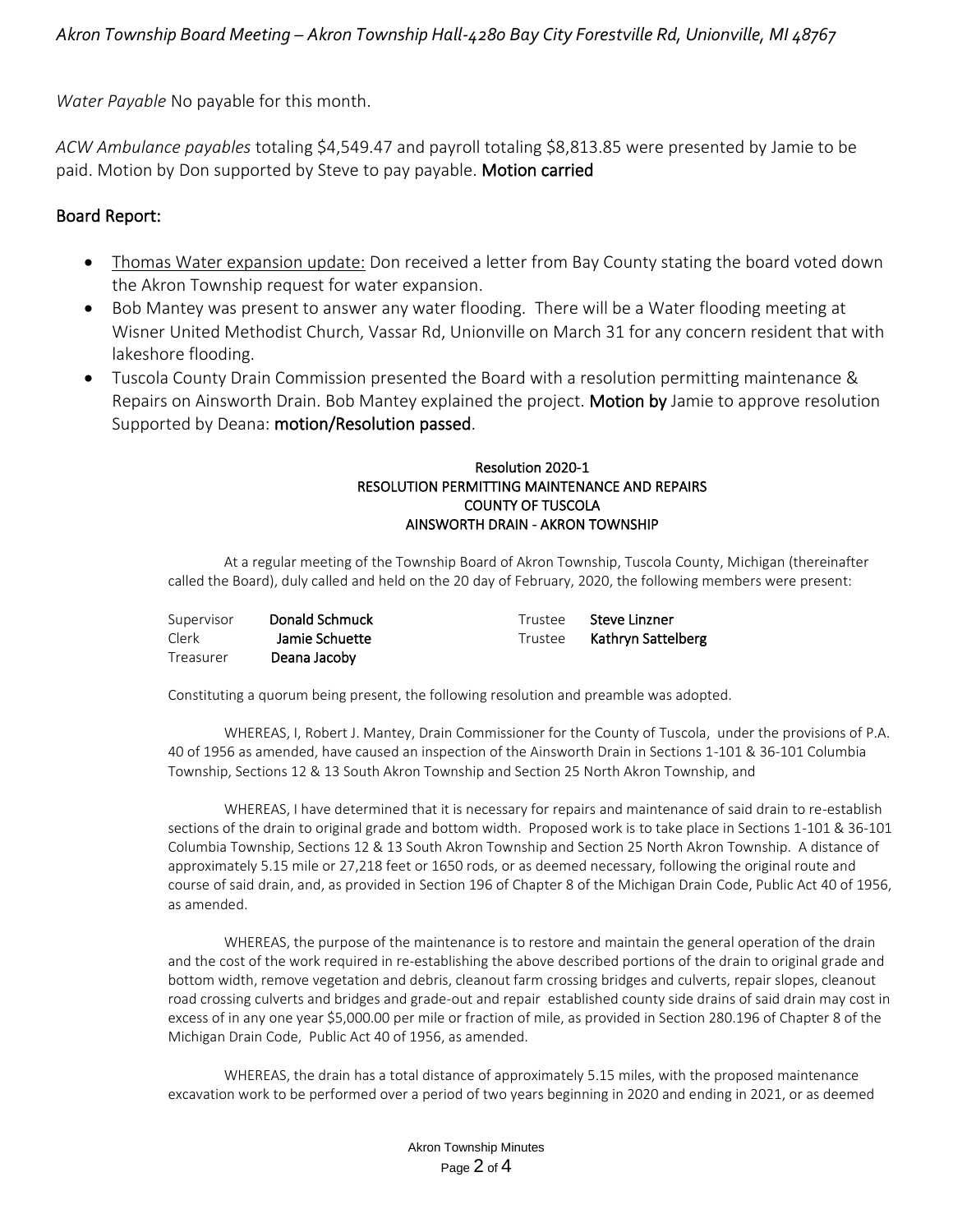## *Akron Township Board Meeting – Akron Township Hall-4280 Bay City Forestville Rd, Unionville, MI 48767*

necessary by the Tuscola County Drain Commissioner, and furthermore, the assessment of the project is to be spread over a time span deemed by the Tuscola County Drain Commissioner.

NOW, THEREFORE BE IT RESOLVED; That the Township Board of Akron Township does hereby approve the expenditure of more than \$5,000.00 per mile by said Drain Commissioner of the County of Tuscola for the purpose of re-establishing the above described portions of the drain to original grade and bottom width, remove vegetation and debris, cleanout farm crossing bridges and culverts, repair slopes, cleanout road crossing culverts and bridges and grade-out and repair established county side drains of the Ainsworth Drain in Akron Township. Aye: SCHUETTE, LINZNER, JACOBY

Abstain: Sattelberg, Schmuck

- Board received a bid for 2020 dust control. \$19,380 for two applications. To qualify an early discount payment needs to be received by Feb 28, 2020. Price with the early discount will be \$17,100. Motion by Don Supported by Steve to approve bid and send payment for early discount. Motion carried.
- Received a land division application for 001-124-0001-001 to be divided into 3 parcels. 77.02 acres for the first parcel, 5 acres for the second parcel, 17.84 acres for the third parcel. Paperwork was complete and in order. Motion by Jamie supported by Katie to approve land division. Motion carried.
- Resolution to dissolve Fish Point #1 Special Assessment:

#### RESOLUTION TO DISSOLVE FISH POINT #1 SPECIAL ASSESSMENT

RESOLUTION 2020-2

At a meeting of Akron Township Board, of Tuscola County, Michigan held at Akron Township hall, on February 20, 2020.

WHERE AS, Fish Point Miller Road will be maintained by Tuscola County Road Commission and no longer a private road.

WHERE AS, Fish Point #1, Miller Road assessment will dissolve on the special assessment tax roll. WHERE AS, the current funds of 7,666.71 will be pro-rated and reimbursed back to the property owners in the following way.

|                      | 2019                                                                                                   |                          |               |
|----------------------|--------------------------------------------------------------------------------------------------------|--------------------------|---------------|
| <b>PARCEL NUMBER</b> |                                                                                                        | ASSESSMENT FRONT FOOTAGE | <b>REFUND</b> |
|                      |                                                                                                        |                          |               |
| 001-110-550-0100-00  | \$3.00                                                                                                 | 30'                      | \$131.50      |
| 001-110-550-0200-00  | \$3.00                                                                                                 | 30'                      | \$131.50      |
| 001-110-550-0300-00  | \$6.00                                                                                                 | 60'                      | \$263.00      |
| 001-110-550-0500-00  | \$3.00                                                                                                 | 30'                      | \$131.50      |
| 001-110-550-0600-00  | \$8.00                                                                                                 | 80'                      | \$350.68      |
| 001-110-550-0800-00  | \$4.00                                                                                                 | 40'                      | \$175.34      |
| 001-110-550-1000-00  | \$3.00                                                                                                 | 30'                      | \$131.50      |
| 001-110-550-1100-00  | \$3.00                                                                                                 | 30'                      | \$131.50      |
| 001-110-550-1200-00  | \$3.00                                                                                                 | 30'                      | \$131.50      |
| 001-110-550-1300-01  | \$4.50                                                                                                 | 45'                      | \$197.26      |
| 001-110-550-1400-00  | \$1.50                                                                                                 | 15'                      | \$65.75       |
| 001-110-550-1500-00  | \$3.00                                                                                                 | 30'                      | \$131.50      |
| 001-110-550-1600-00  | \$3.50                                                                                                 | 35'                      | \$153.42      |
| 001-110-550-1700-00  | \$5.60                                                                                                 | 56'                      | \$245.48      |
| 001-110-550-1900-00  | \$4.20                                                                                                 | 42'                      | \$184.11      |
| 001-110-550-2100-00  | \$4.20                                                                                                 | 42'                      | \$184.11      |
| 001-110-550-2200-00  | \$5.90                                                                                                 | 59'                      | \$258.63      |
| 001-110-550-2400-00  | \$4.30                                                                                                 | 43'                      | \$188.49      |
| 001-110-550-2500-00  | \$4.20                                                                                                 | 42'                      | \$184.11      |
| 001-110-550-2700-00  | \$5.00                                                                                                 | 50'                      | \$219.18      |
| 001-110-550-2800-00  | \$3.00                                                                                                 | 30'                      | \$131.50      |
| 001-110-551-0200-00  | \$7.50                                                                                                 | 75'                      | \$328.77      |
| 001-110-551-0400-00  | \$7.00                                                                                                 | 70'                      | \$306.85      |
| 001-110-551-0600-00  | \$5.80                                                                                                 | 58'                      | \$254.24      |
|                      | $T_{\text{sc}}$ and $\mathbf{r}$ is $\mathbf{M}_{\text{sc}}$ and $\mathbf{r}$<br>$A$ $\rightarrow$ $A$ |                          |               |

Akron Township Minutes